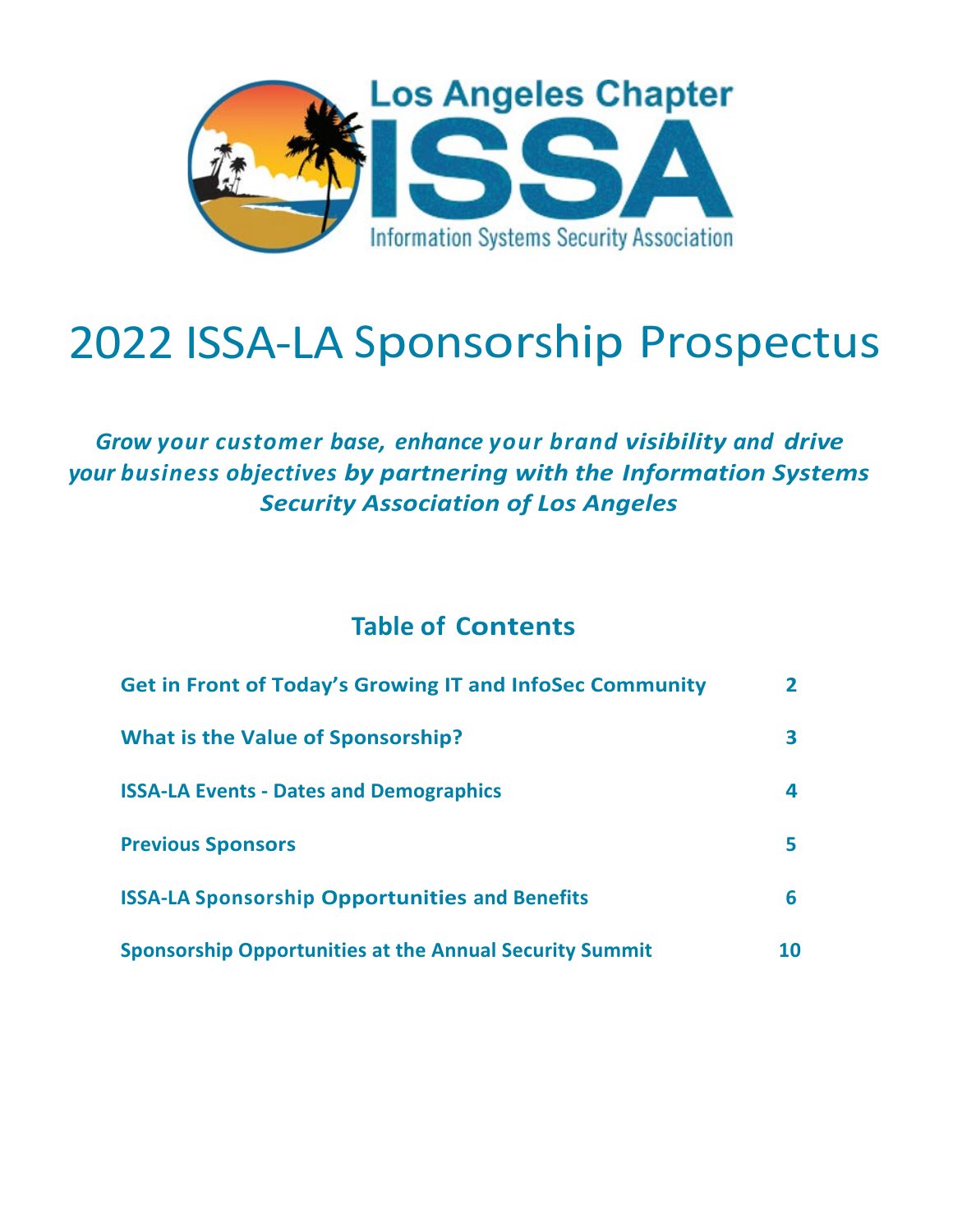# **Get in Front of Today's Growing IT and InfoSec Community — Become an ISSA-LA Sponsor**

*Make the most of your marketing investments in 2022 by taking advantage of ISSA-LA sponsorship opportunities. ISSA-LA members are looking for ways to make their current solutions work more effectively. Make sure your company and its products are represented at ISSA-LA meetings, events, and the Annual Security Summit.*

## **Southern California**

California's economy is the **eighth largest economy in the world**, and Los Angeles County is the largest County in the United States. There isn't a better place for you to invest your marketing dollars.

#### **Who is ISSA-LA?**

ISSA-LA is the premier catalyst and information source in Los Angeles for improving the practice of information security. The Chapter provides educational programs for IT and Information Security professionals. The Chapter conducts outreach programs to businesses, financial institutions, non-profits, governmental agencies, and consumers. The Chapter's previous annual world class Security Summit attracted over 800 registrants.

ISSA-LA is the founding Chapter of the Information Systems Security Association, an international notfor-profit association of the leading IT and InfoSec professionals and practitioners in the world.

Former ISSA International Board President Howard Schmidt was the first United States Cyber Security Coordinator and Special Assistant to President Obama.

ISSA-LA is a dynamic community of IT and IT Security leaders who are passionate about transforming their IT environments. ISSA-LA meetings, events and Annual Security Summit allow users to gather and share best practices and exchange ideas. View the event lineup on page 4 to see where and when these leaders will gather in 2022.

The ISSA-LA user community meets monthly (sometimes jointly with the Information Systems Audit and Control Association – ISACA, the Open Web Application Security Project – OWASP, and the Cloud Security Alliance), all held on the third Wednesday of each month.

ISSA-LA members also join vendors at sporting events and live performances, where the vendor can present new solutions and tools.

#### **Cyber Security Awareness Speakers Bureau**

ISSA-LA provides information security awareness presentations to civic, business, professional and technical organizations. We have spoken at Rotary LA 5, the Jonathan Tuesday Breakfast Club, and more than 50 other organizations.

For More Information, contact: admin@issa-la.org.

## **Educating the Next Generation**

ISSA-LA works actively with UCLA Extension, USC and other educational institutions. We also collaborate with LAUSD, mentoring high school students participating in the National Cyber Patriot Program.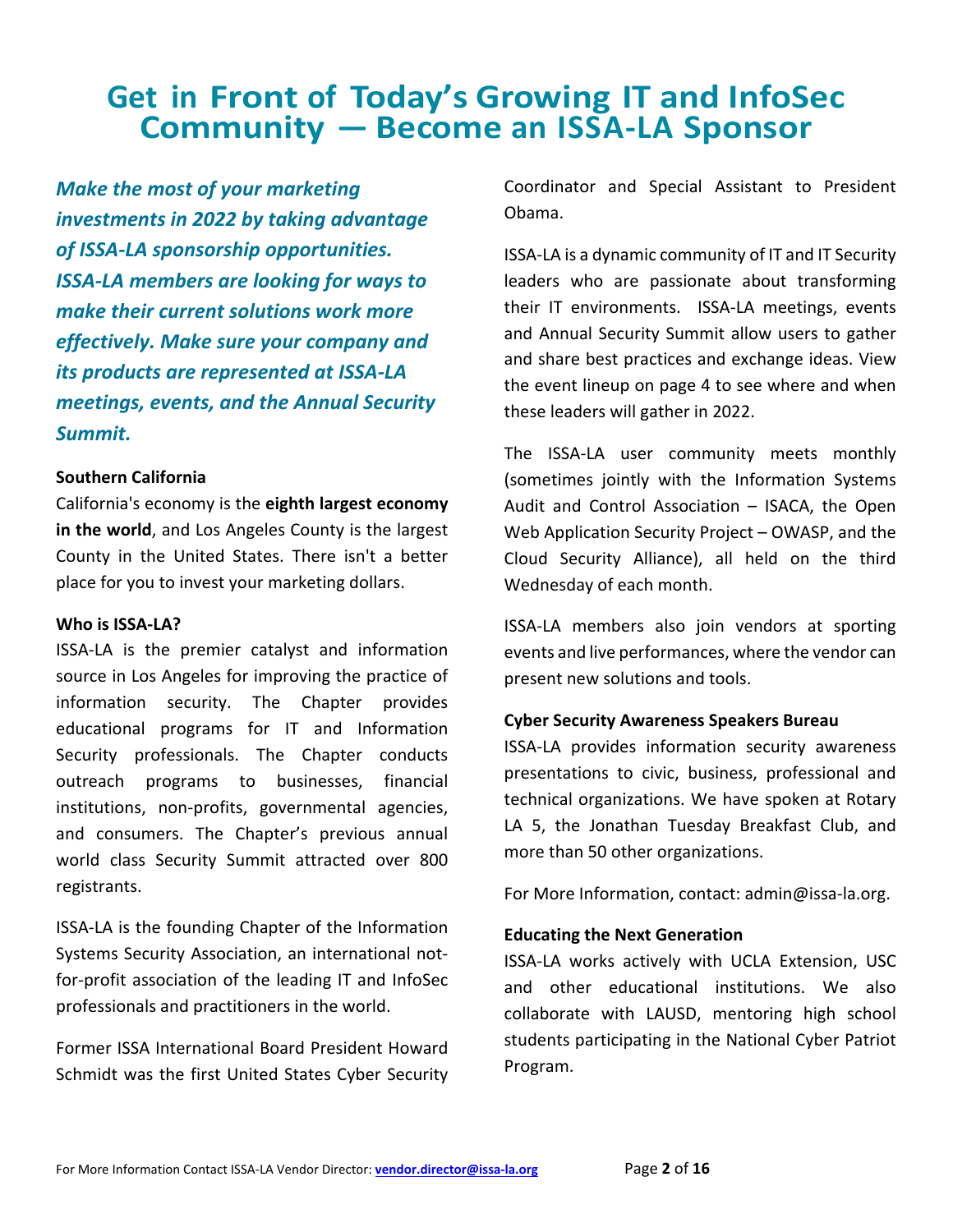#### **Get to Know ISSA-LA Members**

ISSA-LA event attendees are decision makers, influencers, evaluators and implementers of products and services that your company offers.

#### **Build Relationships**

A relationship with ISSA-LA provides a unique opportunity to tap into the Southern California base while gaining valuable brand exposure and awareness. Network with our community to gain insight and information that can benefit your company. Make a lasting impact that counts with the IT and InfoSec community.

#### **Grow Your Brand Awareness**

Build your company's brand awareness within the Southern California region. Gain website recognition and get exposure in e-mails sent to the ISSA-LA database. Event sponsorships and yearround opportunities provide valuable exposure directly to your current and future customers to help you grow your business.

#### **Annual Security Summit**

The Summit is the premier Information Security event in Southern California. IT and InfoSec leaders will be gathering again Sept 20-22, 2022. With 500+ expected attendees, this is an event your company simply cannot afford to miss.

#### **Get Started**

Opportunities of all sizes are available to fit your needs and budget. Customizable options and various sponsorship levels provide you with the flexibility to reach potential customers in a way that makes the most of your investment. Turn to page 6 to learn more about available opportunities.

The ISSA-LA community continues to grow. Get on board now and partner with us to reach hundreds of potential customers, and reconnect with current and past customers.

#### **Join Our Community:**

*Los Angeles Chapter Web Site:* www.issa-la.org

*Twitter:* @ISSALA

*LinkedIn:* ISSA Los Angeles Chapter Networking (InfoSec and IT Professionals)

*LinkedIn:* Friends of ISSA-LA (Community)

*Facebook:* Information Systems Security Association (ISSA) Los Angeles Chapter

*Instagram:* ISSALosAngeles

*"The ISSA-LA event line-up offers an excellent opportunity to connect with existing customers as well as to meet the many prospective customers who attend. These events are also perfect for gathering regional market intelligence throughout the Western United States for a very low cost per lead compared with a majority of IT events available today."*

— **Richard Greenberg, CISSP President, ISSA-LA**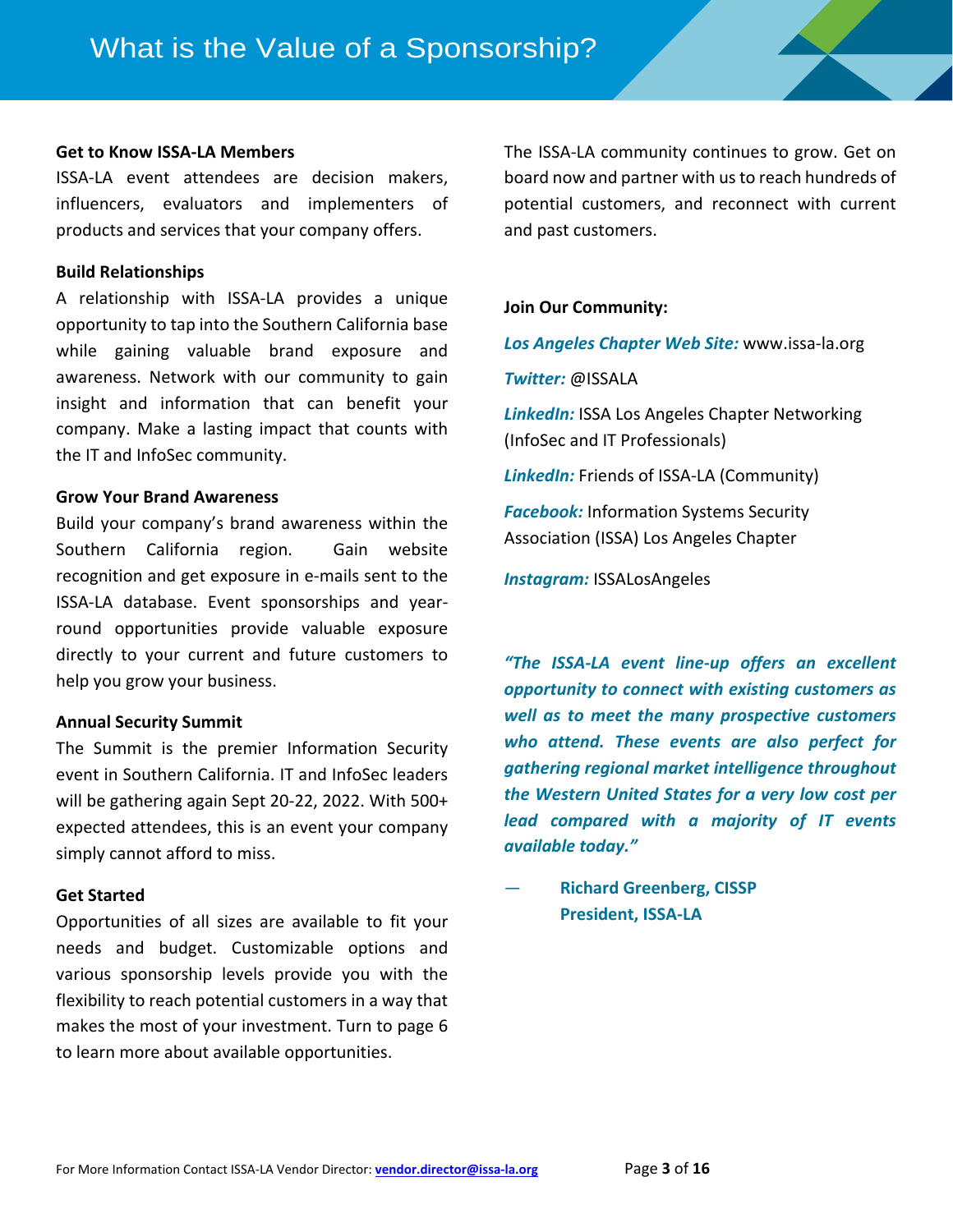# **ISSA-LA Events**

In 2019, approximately 1700 IT and IT Security professionals attended ISSA-LA events to:

- Get the education they need
- Network with other industry professionals
- Learn about the latest vendor tools and solutions

#### **Who Attends?**





- 4% Analyst
- 4% Auditor
- 2% Other

#### **Industry**

| 16% | Government |
|-----|------------|
|     |            |

- 14% Education 14% **Financial Services**
- 14% Healthcare
- 10% High Tech
- 10% Manufacturing
- 10% C Technical Services
- 5% Telecommunications
- 4% Retail
- 3% Business Services

#### **Enterprise vs. SMB Companies**

- 56% Less than 1000
- 44% Greater than 1000

## **2022 Event Lineup and Projected Attendance**

| <b>Date</b>     | <b>Event</b>                    | Projected<br><b>Attendance</b> |
|-----------------|---------------------------------|--------------------------------|
| January         | <b>Monthly Virtual Meeting</b>  | 80-100                         |
| February        | <b>Monthly Virtual Meeting</b>  | 50-70                          |
| <b>March</b>    | <b>Monthly Virtual Meeting</b>  | 50-70                          |
| <b>April</b>    | <b>Monthly Dinner Meeting</b>   | 50-70                          |
| May             | <b>Monthly Dinner Meeting</b>   | 50-70                          |
| June            | <b>Monthly Dinner Meeting</b>   | 50-70                          |
| July            | <b>Monthly Dinner Meeting</b>   | 50-70                          |
| August          | <b>Monthly Dinner Meeting</b>   | 50-70                          |
| September       | <b>Security Summit</b>          | $500+$                         |
| October         | <b>Monthly Dinner Meeting</b>   | 50-70                          |
| <b>November</b> | <b>Monthly Dinner Meeting</b>   | 50-70                          |
| December        | <b>Joint Holiday Dinner Mtg</b> | $200+$                         |

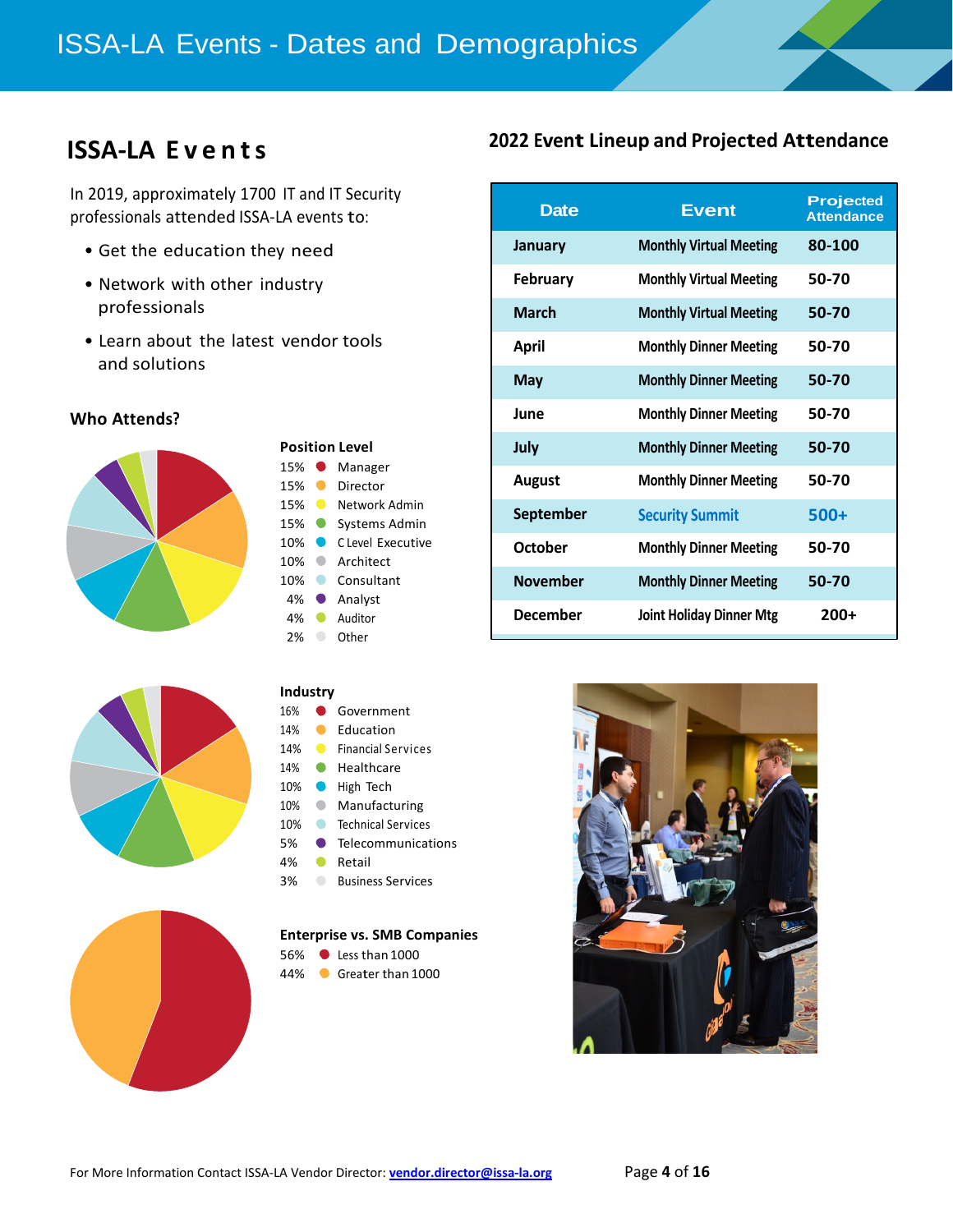# Sampling of ISSA-LA Previous Sponsors

| Accudata                          | <b>Darktrace</b>              | Infoblox                       | S & L International          |
|-----------------------------------|-------------------------------|--------------------------------|------------------------------|
| <b>Accuvant</b>                   | <b>DatumSec</b>               | <b>InfoSec Institute</b>       | <b>SailPoint</b>             |
| <b>Active Cypher</b>              | <b>Dell Secure Work</b>       | <b>Infragard Los Angeles</b>   | <b>SafeNet</b>               |
| Air-Watch                         | <b>Devo</b>                   | Intel                          | Saviynt                      |
| Anomali                           | <b>DB NetworksEnsilo</b>      | Invincea                       | <b>SecureAuth</b>            |
| <b>Armorblox</b>                  | Duo                           | <b>ISACA LA</b>                | <b>Secureworks</b>           |
| Aruba                             | <b>EMC/RSA</b>                | ISSA IE, San Diego &           | <b>Security Innovation</b>   |
| <b>Axis Technology</b>            | <b>Ensilo</b>                 | <b>Ventura County &amp; OC</b> | <b>Securonix</b>             |
| <b>Barracuda</b>                  | eSentire                      | Juniper                        | <b>SentinelOne</b>           |
| <b>Binary Defense</b>             | <b>ExtraHop</b>               | Keyfactor                      | Shujinko                     |
| <b>Bird Rock Systems</b>          | F <sub>5</sub>                | Kroll                          | <b>Signal Sciences</b>       |
| <b>Blackberry</b>                 | <b>Fidelis Cyber Security</b> | Lacework                       | <b>SkyBoxSecurity</b>        |
| <b>Blue Coat</b>                  | <b>Finite State</b>           | <b>Mandiant</b>                | <b>Splunk</b>                |
| <b>Bluvector</b>                  | <b>FireEye</b>                | <b>McAfee</b>                  | <b>Stonesoft</b>             |
| <b>Centrify</b>                   | <b>Firemon</b>                | <b>Medigate</b>                | Symantec                     |
| Checkpoint                        | <b>FishNet</b>                | <b>Microsoft</b>               | <b>Tenable</b>               |
| <b>Checkmarx</b>                  | Forcepoint                    | <b>Milton Security</b>         | <b>Tevora</b>                |
| <b>CipherCloud</b>                | <b>Fortinet</b>               | <b>NetScope</b>                | <b>Trend Micro</b>           |
| <b>Cisco</b>                      | <b>Garland Technology</b>     | <b>Novacoast</b>               | <b>TrapX</b>                 |
| <b>Cloud Security Alliance LA</b> | Gemalto                       | <b>Nuix</b>                    | <b>Tripwire</b>              |
| Comodo                            | Gigamon                       | onelogin                       | <b>UCLA Extension</b>        |
| <b>Contrast Security</b>          | <b>Guidance Software</b>      | Optiv                          | Varonis                      |
| <b>Core Security</b>              | <b>HackerHouse</b>            | OWASP LA & OC                  | Venafi                       |
| Corelight                         | <b>Hewlett Packard</b>        | <b>Palo Alto Networks</b>      | Veracode                     |
| <b>CSU Dominguez Hills</b>        | HIMSS - So. Cal. Chapter      | PhishLabs                      | Websense                     |
| <b>Cyber-Ark</b>                  | <b>HTCIA</b>                  | PhishMe                        | Whitehat                     |
| <b>CyberWatchWest (CWW)</b>       | <b>IBM</b>                    | Protiviti                      | <b>Wombat Security</b>       |
| Cylance                           | <b>IIA-LA (Auditors)</b>      | Qualys                         | <b>XYPRO Technology Corp</b> |
| Cyphort                           | illumio                       | Rapid 7                        | Yubico                       |
| <b>Damballa</b>                   | Imperva                       | Raytheon                       | zScaler                      |
|                                   |                               | <b>RedSeal</b>                 |                              |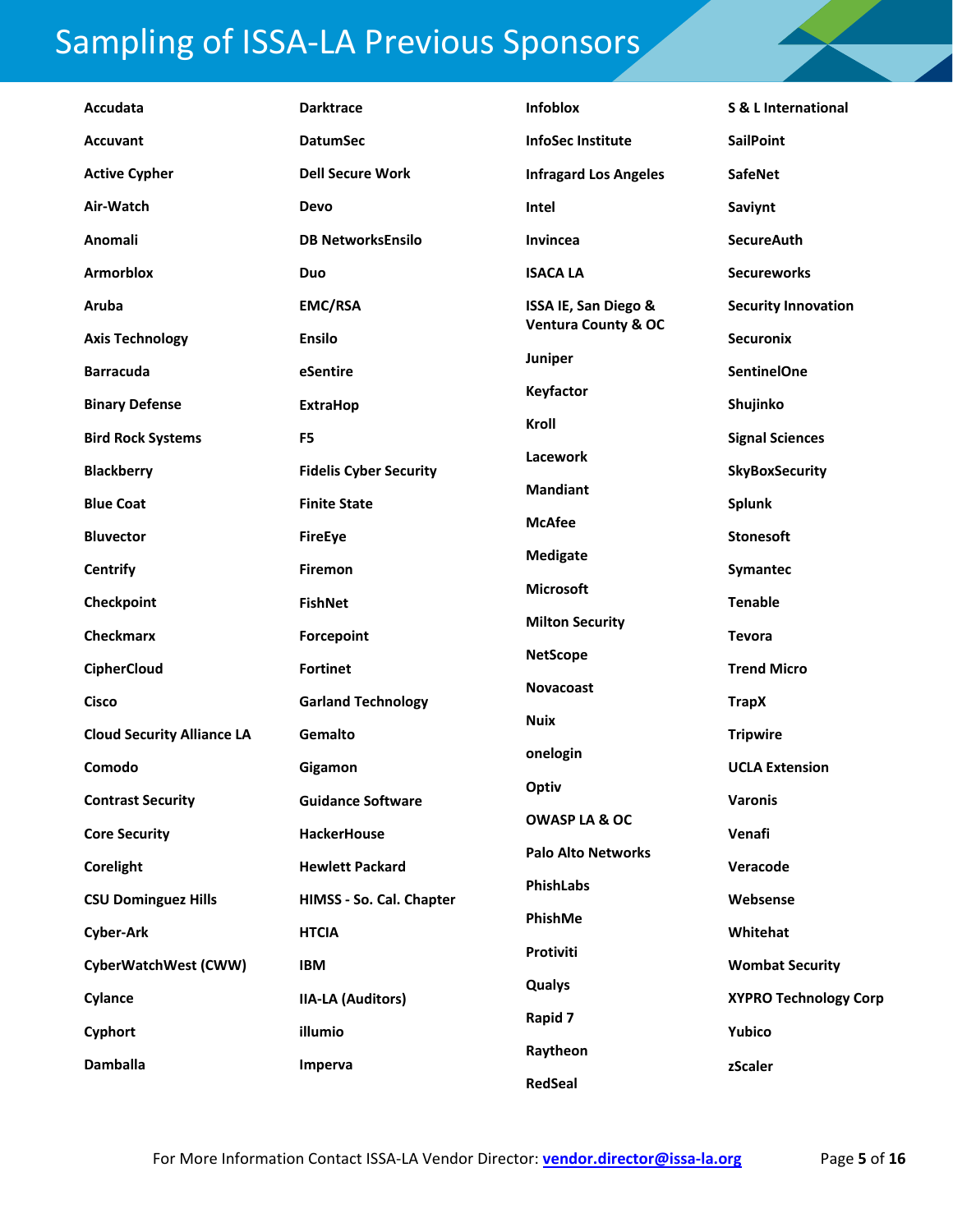## **ISSA-LA offers a variety of sponsorship opportunities to fit your company's marketing plans and budget.**

## **Monthly Meeting Sponsor**

**Meeting sponsors host our monthly meetings, showcasing their products and services while interacting with meeting attendees.** 

## **Website Sponsor**

**Website sponsors proudly display their logo — linked to their own home page — on ISSA-LA's community website.**

## **Event Sponsor**

**Event Sponsors host ISSA-LA outings and events. Showcase your company with a presentation at a Dodger, Lakers, Clippers or Kings game.**

## **Community Awareness Sponsor**

**ISSA-LA can provide security experts to speak at your events and assist you to market the events.**

## **Annual Village Sponsor**

**Annual Village Sponsors are our annual patrons. These forward-looking organizations are recognized throughout the year for their direct support of ISSA-LA's mission.**

## **Annual Security Summit Sponsor**

**Summit Sponsors are recognized throughout the year for their support of ISSA-LA's Annual Information Security Summit. See all of the Summit Sponsorship Opportunities on page 10.**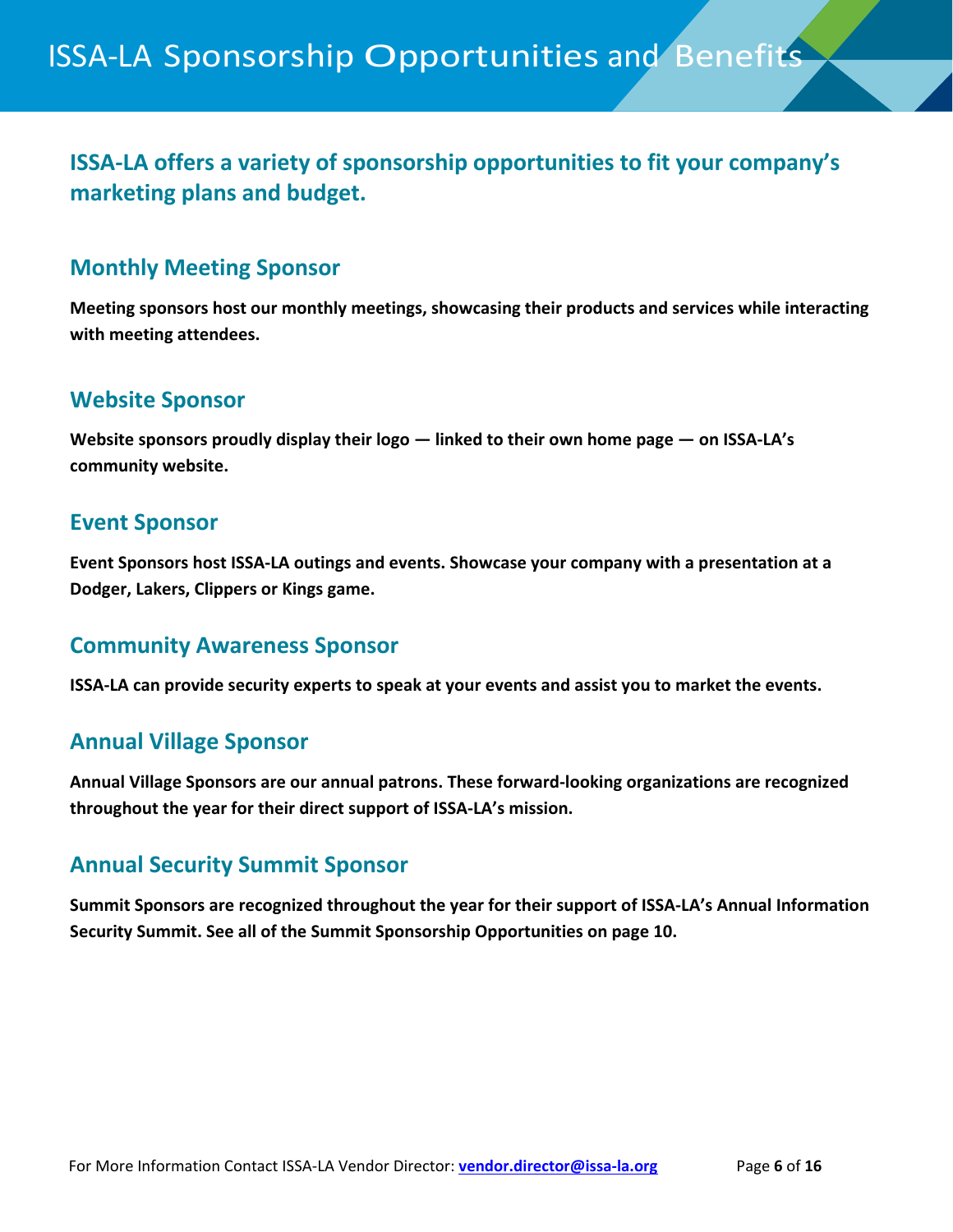## **Monthly Meeting Sponsor (Silver and Gold)**

#### **Your benefits**

- *Gold Level:*
	- $\checkmark$  Meeting attendee list and contact info
	- $\checkmark$  Sharing of a literature link via email and social media
	- $\checkmark$  All Silver level benefits
- *Silver Level:*
	- $\checkmark$  Promote your company and interact with attendees 30 minutes prior to and after the presentations
	- $\checkmark$  Five minutes to formally present your products/services to the full audience at your sponsored meeting
	- $\checkmark$  Your banner hung at your sponsored meeting
	- $\checkmark$  Your logo on our website for 12 months with a link to your site
	- $\checkmark$  Your company name, write-up and logo on both our website and in three e-mail meeting announcements sent to mailing lists prior to meeting
	- $\checkmark$  Opportunity to provide literature and display items at a table at your sponsored meeting
	- $\checkmark$  Two free lunches or dinners at the sponsored meeting for your representatives

#### **Your Cost**

- **Lunch meeting - \$1,600 for Silver, \$1,900 for Gold**
- **Dinner meeting - \$1,900 for Silver, \$2,200 for Gold**
- $\checkmark$  Two items valued at \$50 or more to raffle to members to allow you to get attendee business cards

#### **What We Need From You**

- $\checkmark$  Brief (150 words or less) description of company and services for e-mail promotion and web posting
- $\checkmark$  High resolution company logo
- $\checkmark$  Two raffle prizes

#### **Limitations**

 $\checkmark$  Please, Vendor CANNOT hard-sell; this is a marketing opportunity only

## **ISSA-LA Website Sponsor - \$1,000 (ISSA-LA reserves the right to refuse sponsorship)**

#### **Your benefit**

 $\checkmark$  Logo on our website for 12 months with a link to vendor's site

#### **Event Sponsor - \$2,500**

- $\checkmark$  Vendor secures a suite at a SoCal Venue, e.g. Staples Center, and ISSA will fill it with decision makers for a formal vendor presentation
- $\checkmark$  Your logo, linked to your homepage, on the ISSA-LA website for 12 months following the event.

## **Community Awareness Sponsorship – \$2,000**

- $\checkmark$  Host a Community Awareness Event at which a security expert, such as ISSA-LA President, speaks
- $\checkmark$  ISSA-LA will assist you in promoting the event by listing the event on ISSA-LA calendar and in the President's monthly newsletter
- $\checkmark$  Your logo, linked to your homepage, on the ISSA-LA website for 12 months following the event.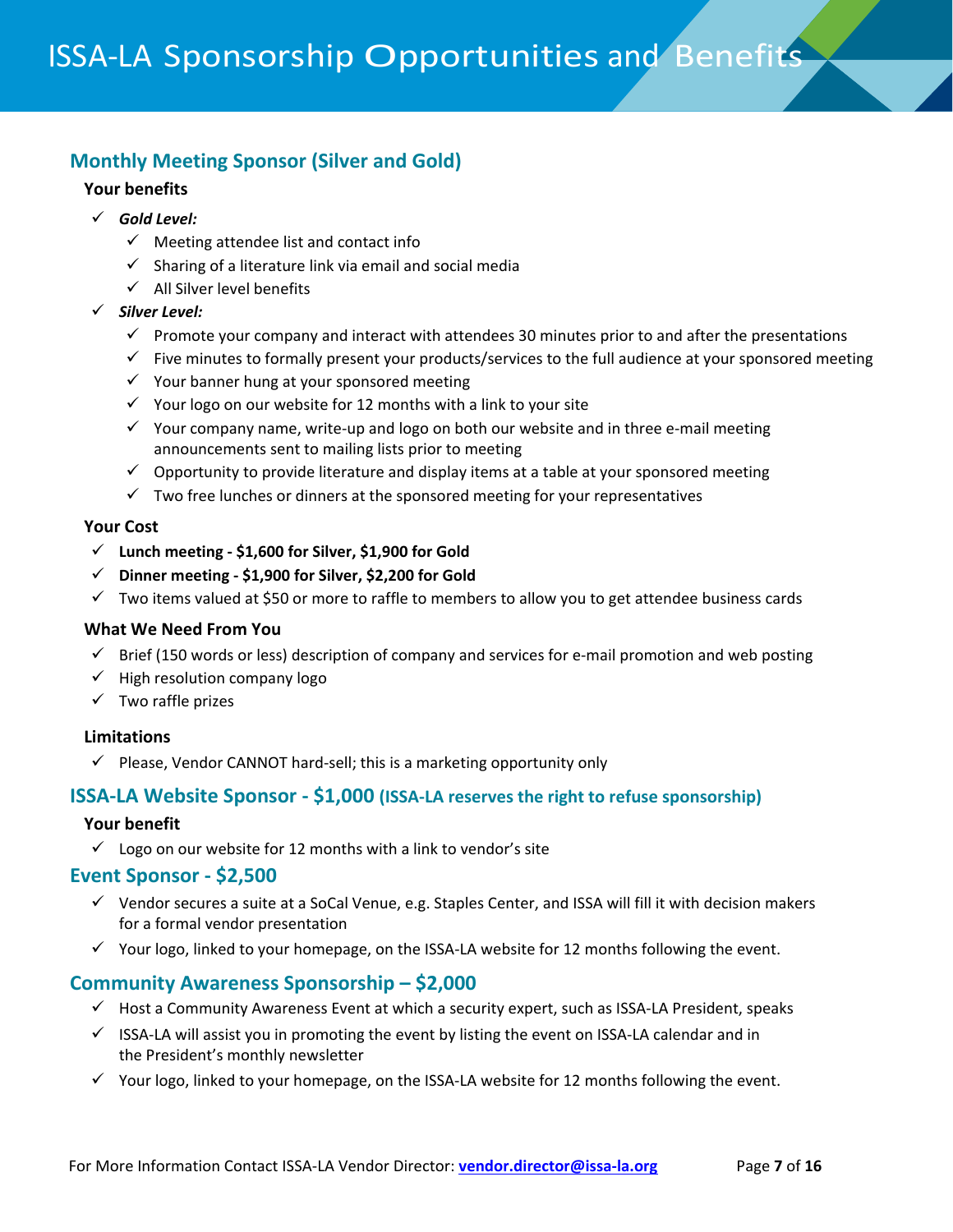## **Special Annual Patron Packages**

#### **Diamond Dinner Patron – \$19,400/yr. Availability: 1**

- $\checkmark$  Display table and two free dinners at all chapter dinner meetings (\$15,400 value)
- $\checkmark$  Meeting attendee list from all chapter dinner meetings
- $\checkmark$  Opportunity to distribute business cards and product literature at all chapter dinner meetings
- $\checkmark$  Five minutes to formally present your products/services at all chapter dinner meetings
- $\checkmark$  Gold Sponsorship at the Annual Security Summit (\$11,900 value)
- $\checkmark$  Sponsorship plaque presented to sponsor at chapter meeting
- $\checkmark$  Large company logo displayed on sponsorship slide of each chapter meeting
- $\checkmark$  Large company logo displayed on website in Diamond Patron section of website for 1 year
- $\checkmark$  First chance to accept sponsorship opportunities for large events (conferences, etc.)

#### **Platinum Lunch Patron – \$16,400/yr. Availability: 1**

- $\checkmark$  Display table and two free lunches at all chapter lunch meetings (\$7,600 value)
- $\checkmark$  Meeting attendee list from all chapter lunch meetings
- $\checkmark$  Opportunity to distribute business cards and product literature at all chapter lunch meetings
- $\checkmark$  Five minutes to formally present your products/services at all chapter lunch meetings
- $\checkmark$  Gold Sponsorship at the Annual Security Summit (\$11,900 value)
- $\checkmark$  Sponsorship plaque presented to sponsor at chapter meeting
- $\checkmark$  Large company logo displayed on sponsorship slide of each chapter meeting
- $\checkmark$  Large company logo displayed on website in Platinum Patron section of website for 1 year
- $\checkmark$  First chance after Diamond to accept sponsorship opportunities for large events (conferences, etc.)

#### **Emerald Patron – \$12,300/yr. Availability: 2**

- $\checkmark$  Display table and two free dinners at one chapter dinner meeting (\$2,200 value)
- $\checkmark$  Meeting attendee list from your sponsored chapter dinner meeting
- $\checkmark$  One free lunch at all chapter lunch meetings to socialize with members throughout the year
- $\checkmark$  Opportunity to distribute business cards and product literature at each chapter meeting
- $\checkmark$  Five minutes to formally present your products/services at your sponsored dinner meeting
- $\checkmark$  Gold sponsorship at the Annual Security Summit (\$11,900 value)
- $\checkmark$  Sponsorship plaque presented to sponsor at chapter meeting
- $\checkmark$  Large company logo displayed on sponsorship slide of each chapter meeting
- $\checkmark$  Large company logo displayed on website in Emerald Patron section of website for 1 year
- $\checkmark$  1st chance after Platinum to accept sponsorship opportunities for large events (conferences, etc.)

## **Gold Patron – \$7,200/yr. Availability: 3**

- $\checkmark$  Display table at two lunch meetings (\$3,800 value) and two dinner meetings (\$4,400 value)
- $\checkmark$  Meeting attendee list from your sponsored chapter meetings
- $\checkmark$  Two free lunches and dinners and ability to distribute business cards and product literature at your sponsored chapter meetings
- $\checkmark$  Five minutes to formally present your products/services at your sponsored chapter meetings
- $\checkmark$  Sponsorship plaque presented to sponsor at chapter meeting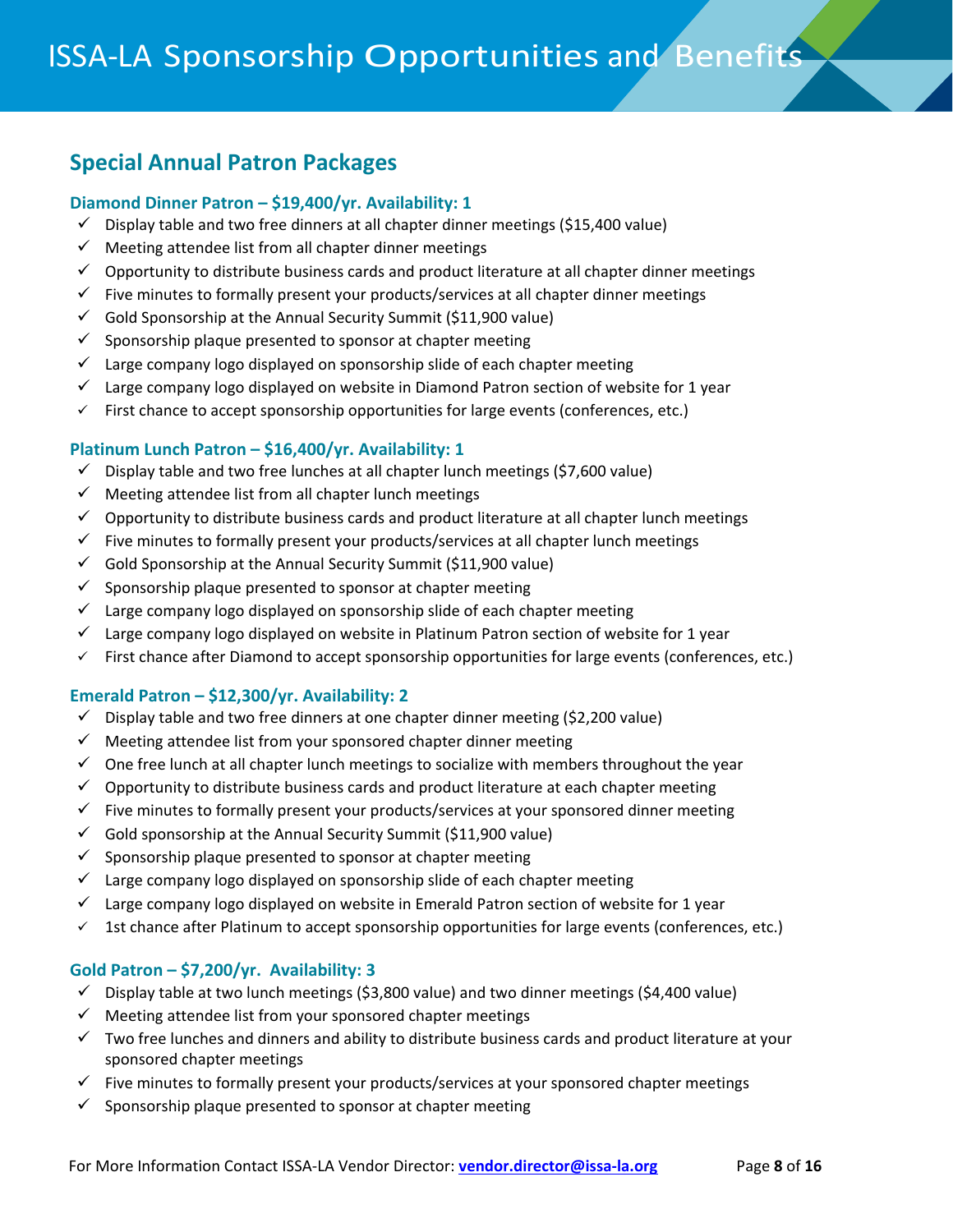- $\checkmark$  Small company logo displayed on sponsorship slide of each chapter meeting presentation
- $\checkmark$  Small company logo displayed on website in Gold Patron section of website for 1 year

#### **Silver Patron – \$3,800/yr.**

- $\checkmark$  Two free dinners and ability to distribute business cards and product literature at two chapter dinner meetings (\$4,400 value)
- $\checkmark$  Meeting attendee list from your sponsored chapter meetings
- $\checkmark$  Five minutes to formally present your products/services at your sponsored chapter meetings
- $\checkmark$  Sponsorship plaque presented to sponsor at chapter meeting
- $\checkmark$  Company logo displayed on sponsorship slide of each chapter meeting presentation
- $\checkmark$  Company logo displayed on website in Silver Patron section of website for 1 year

#### **Bronze Patron – \$3,200/yr.**

- $\checkmark$  Two free lunches and ability to distribute business cards and product literature at two chapter lunch meetings (\$3,800 value)
- $\checkmark$  Meeting attendee list from your sponsored chapter meetings
- $\checkmark$  Five minutes to formally present your products/services at your sponsored chapter meetings
- $\checkmark$  Sponsorship plaque presented to sponsor at chapter meeting
- $\checkmark$  Company logo displayed on sponsorship slide of each chapter meeting presentation
- $\checkmark$  Company logo displayed on website in Bronze Patron section of website for 1 year

## **Sign up today: https://issala.org/become-a-sponsor/**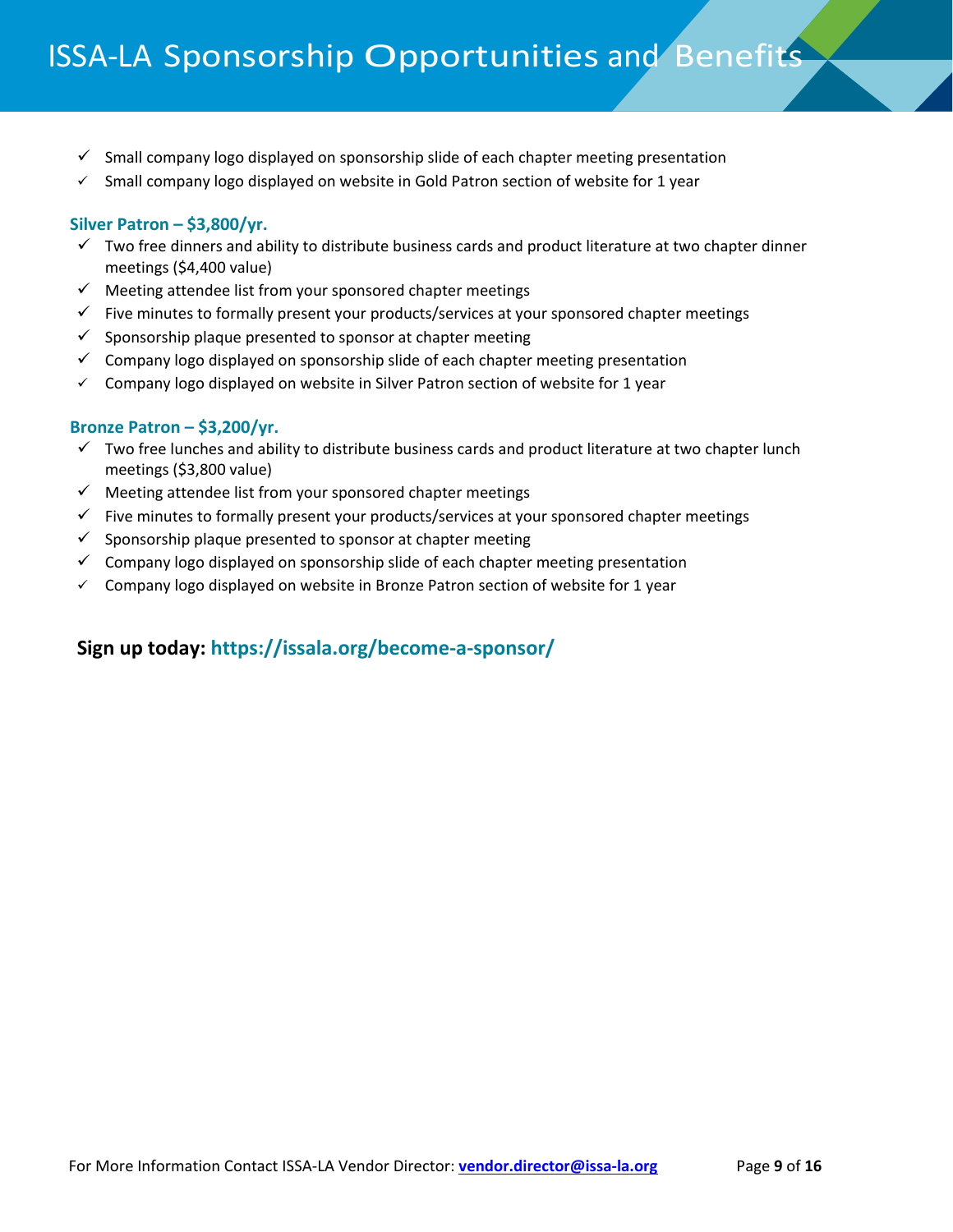# **SUMMIT XII SPONSORSHIP**

# **Twelfth Annual ISSA-LA Security Summit**



## **Sponsorship Levels:**

*(Note: these sell out fast; don't miss out. Get a 10% discount on a second sponsorship of lesser value)*

## **[Sign up today!](https://www.eventbrite.com/e/issa-la-2020-information-security-summit-xii-sponsor-registration-tickets-84352401303)** *[https://www.eventbrite.com/e/issa-la-2020-information-security](https://www.eventbrite.com/e/issa-la-2020-information-security-summit-xii-sponsor-registration-tickets-84352401303)[summit-xii-sponsor-registration-tickets-84352401303](https://www.eventbrite.com/e/issa-la-2020-information-security-summit-xii-sponsor-registration-tickets-84352401303)*

## **Diamond Sponsorship – \$22,900 Availability: 3**

- *1) Your own Summit session: your speaker, your topic*
- *2) Full Summit Attendee list*
- *3) 5- minutes to present to the entire Summit Audience*
- *4) A 6' table, 2 chairs & 2 electrical outlets to exhibit your solutions & services to decision makers*
- *5) First choice of prime booth location at the Summit*
- *6) Your logo, linked to your site, on the ISSA LA website home page, [www.issa-la.org,](http://www.issa-la.org/) throughout the year*
- *7) Your logo, linked to your homepage, on every Summit web page throughout the year*
- *8) 10 General Admission Complimentary Passes – Lunch Included*
- *9) Prime acknowledgement in all e-mail blasts (to our full 4,000-person email list) leading up to the Summit*
- *10) Frequent acknowledgement at the opening of the Summit and throughout the day*
- *11) Your logo placement on main conference room PowerPoint Loop*
- *12) Your prize raffled off at the conclusion of the Summit to help you get business cards*
- *13) 20% discount off of the General Admission price for Diamond Sponsor's employees*
- *14) 15% discount off of the General Admission price for Diamond Sponsor's customers and contacts*

## **Platinum Sponsorship – \$13,900 Availability: 3**

- *1) Full Summit Attendee list*
- *2) 3-minutes to present to the entire Summit Audience*
- *3) A 6' table, 2 chairs & 2 electrical outlets to exhibit your solutions & services to decision makers*
- *4) After Diamond, choice of prime booth location at the Summit*
- *5) Your logo, linked to your site, on the ISSA LA website home page, [www.issa-la.org,](http://www.issa-la.org/) throughout the year*
- *6) Your logo, linked to your homepage, on every Summit web page throughout the year*
- *7) 10 General Admission Complimentary Passes – Lunch Included*
- *8) Prime acknowledgement in all e-mail blasts (to our full 4,000-person email list) leading up to the Summit*
- *9) Frequent acknowledgement at the opening of the Summit and throughout the day*
- *10) Your logo placement on main conference room PowerPoint Loop*
- *11) Your prize raffled off at the conclusion of the Summit to help you get business cards*
- *12) 20% discount off of the General Admission price for Platinum Sponsor's employees*
- *13) 15% discount off of the General Admission price for Platinum Sponsor's customers and contacts*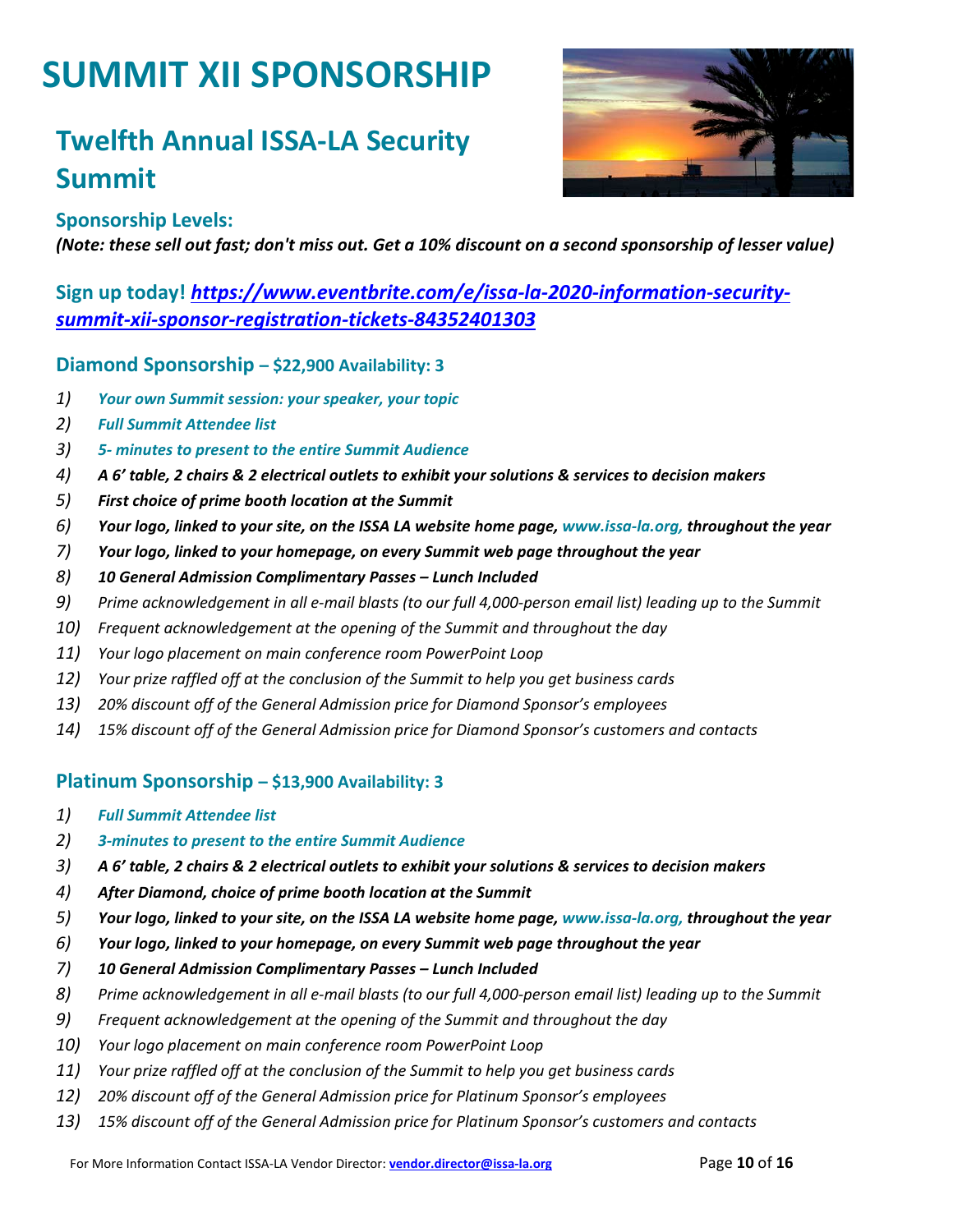## **Gold Sponsorship – \$11,900**

- *1) Full Summit Attendee list*
- *2) A 6' table, 2 chairs & 2 electrical outlets to exhibit your solutions & services to decision makers*
- *3) After Platinum, choice of prime booth location at the Summit*
- *4) Your logo, linked to your site, on the Summit website throughout the year*
- *5) Acknowledgement in all e-mail blasts (to our full 4,000-person email list) leading up to the Summit*
- *6) 2 General Admission Complimentary Passes – Lunch Included*
- *7) Frequent acknowledgement at the opening of the Summit and throughout the day*
- *8) Your logo placement on main conference room PowerPoint Loop*
- *9) Your prize raffled off at the conclusion of the Summit to help you get business cards*
- *10) 20% discount off of the General Admission price for Gold Sponsor's employees*
- *11) 15% discount off of the General Admission price for Gold Sponsor's customers and contacts*

## **Silver Sponsorship – \$9,500**

- *1) A 6' table, 2 chairs & 2 electrical outlets to exhibit your solutions & services to decision makers*
- *2) After Gold, choice of prime booth location at the Summit*
- *3) Your logo, linked to your site, on the Summit website throughout the year*
- *4) Acknowledgement in all e-mail blasts (to our full 4,000-person email list) leading up to the Summit*
- *5) 2 General Admission Complimentary Passes – Lunch Included*
- *6) Frequent acknowledgement at the opening of the Summit and throughout the day*
- *7) Your logo placement on main conference room PowerPoint Loop*
- *8) Your prize raffled off at the conclusion of the Summit to help you get business cards*
- *9) 20% discount off of the General Admission price for Silver Sponsor's employees*
- *10) 10% discount off of the General Admission price for Silver Sponsor's customers and contacts*

| <b>Sponsorship Benefit Summary by Level</b> | <b>Diamond</b> | <b>Platinum</b> | Gold | <b>Silver</b> |
|---------------------------------------------|----------------|-----------------|------|---------------|
| <b>Summit Speaking Session</b>              |                | χ               | Χ    |               |
| 3/5-Minute Presentation                     | 5              | 3               | X    | X             |
| <b>Full Summit Attendee List*</b>           |                | ٦١              |      |               |
| Logo/link on ISSA-LA Website                |                | $\mathcal{N}$   |      |               |
| Logo/link on all Summit Web Pages           |                | ٦               | χ    |               |
| <b>General Admission Passes</b>             | 10             | 10              |      |               |
| <b>Email Promotion</b>                      | Prime          | Prime           | Std  | Std           |
| <b>Admission Discount for Employees</b>     | 20%            | 20%             | 20%  | 20%           |
| <b>Admission Discount for Contacts</b>      | 15%            | 15%             | 15%  | 10%           |

*\* Registration list includes attendee name, title, company name, and email address.*

## **Women in Security Forum Sponsorship - \$2,500 Availability: 3**

Have your company proudly identified with these great gatherings by having your logo and marketing write-up displayed on signs at the *Women in Security Forum* and having your logo on the main conference room PowerPoint Loop. Your logo, linked to your site, will also be on the Forum website throughout the year.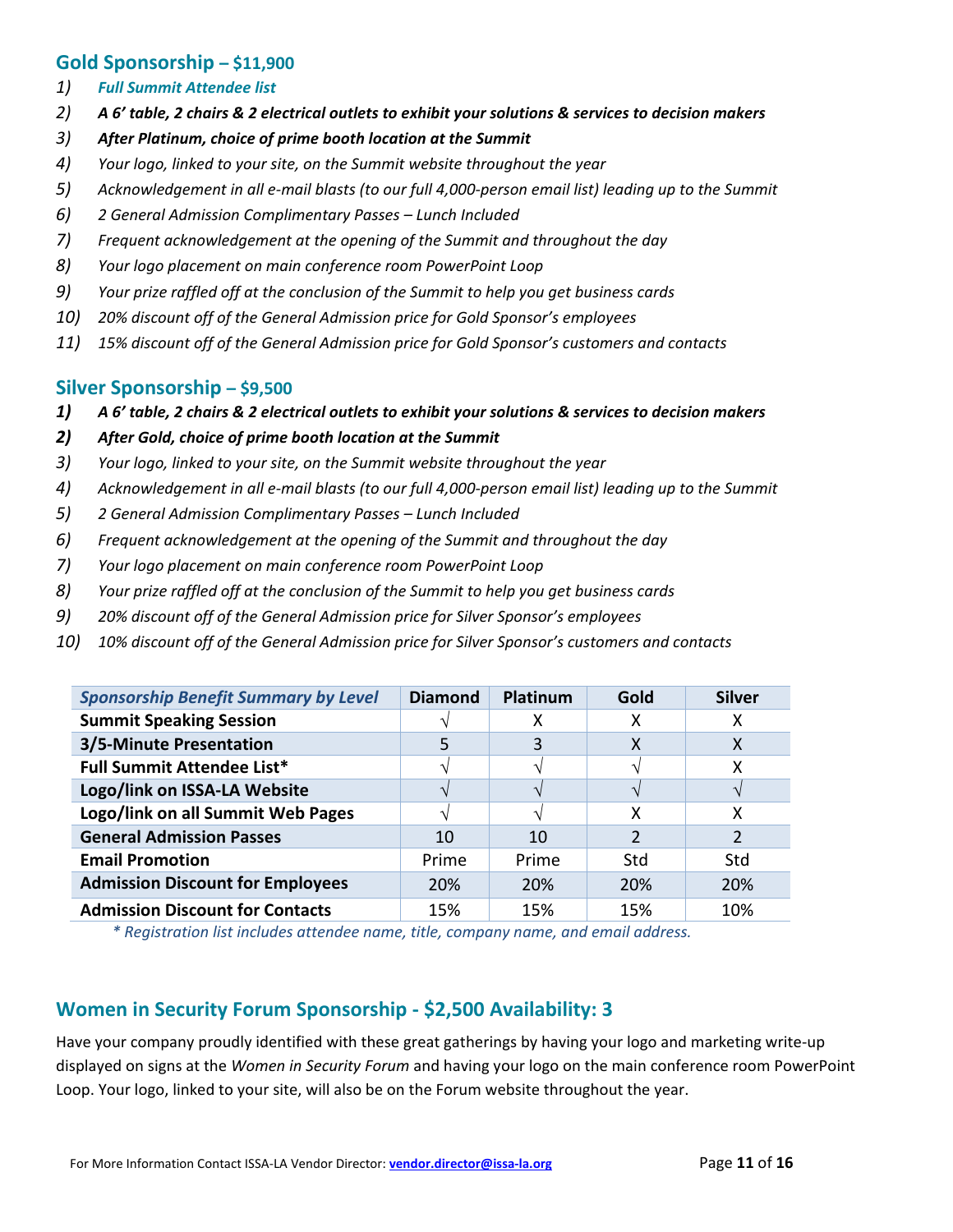## **Summit Social Event Sponsorships**

Social event sponsorships are a highly creative way for companies to generate exposure to all Summit attendees by having your company logo and marketing write-up displayed on signs at your sponsored event and having your logo on the main conference room PowerPoint Loop.

## **General Lunch sponsor – \$4,900 Availability: 1**

- *1) Full Summit Attendee list*
- *2) A 6' table, 2 chairs & 2 electrical outlets to exhibit your solutions & services at the lunch*
- *3) Your company logo and marketing write-up displayed on a large sign at the Luncheon*
- *4) Your logo, linked to your site, on the Summit website throughout the year*
- *5) Acknowledgement in all e-mail blasts (to our full 4,000-person email list) leading up to the Summit*
- *6) 2 General Admission Complimentary Passes – Lunch Included*
- *7) Your company logo and marketing write-up displayed on a large sign at the lunch*
- 8) *Your logo placement on main conference room PowerPoint Loop*

## **Opening Reception – \$5,900 Availability: 3**

- *1) Full Summit Attendee list*
- *2) 3 Summit General Admission Complimentary Passes - Lunch Included*
- *3) Your table with marketing materials at the reception, which includes the CISO Forum attendees*
- *4) You get to meet and great all attendees as host*
- *5) Your company logo and marketing write-up displayed on a large sign at the Reception*
- *6) Your logo, linked to your site, on the Summit website throughout the year*
- *7) Acknowledgement in all e-mail blasts (to our full 4,000-person mailing list) leading up to the Summit*
- *8) Frequent acknowledgement at the opening of the Summit and throughout the day*
- *9) Your logo placement on main conference room PowerPoint Loop*

## **Specialty Barista Coffee Sponsorship – \$4,500 Availability: 1**

- *1) Specialty Coffee Station with barista serving cappuccinos, expressos, lattes (attendees love this)*
- *2) Your company logo and marketing write-up displayed on a sign at the coffee station throughout two days*
- *3) Your logo, linked to your site, on the Summit website throughout the year*
- *4) 2 General Admission Complimentary Passes – Lunch Included*
- *5) Your logo on the main conference room PowerPoint Loop*

## **Breakfast Sponsorship – \$950 Availability: 1**

- *1) Your company logo and marketing write-up displayed on a sign at breakfast*
- *2) Your logo, linked to your site, on the Summit website throughout the year*
- *3) Your logo on the main conference room PowerPoint Loop*

## **Music sponsor – \$850 Availability: 1**

- *1) Your company logo and marketing write-up displayed on a sign during the entertainer's performance*
- *2) Your logo on the main conference room PowerPoint Loop*
- *3) Your logo, linked to your site, on the Summit website throughout the year*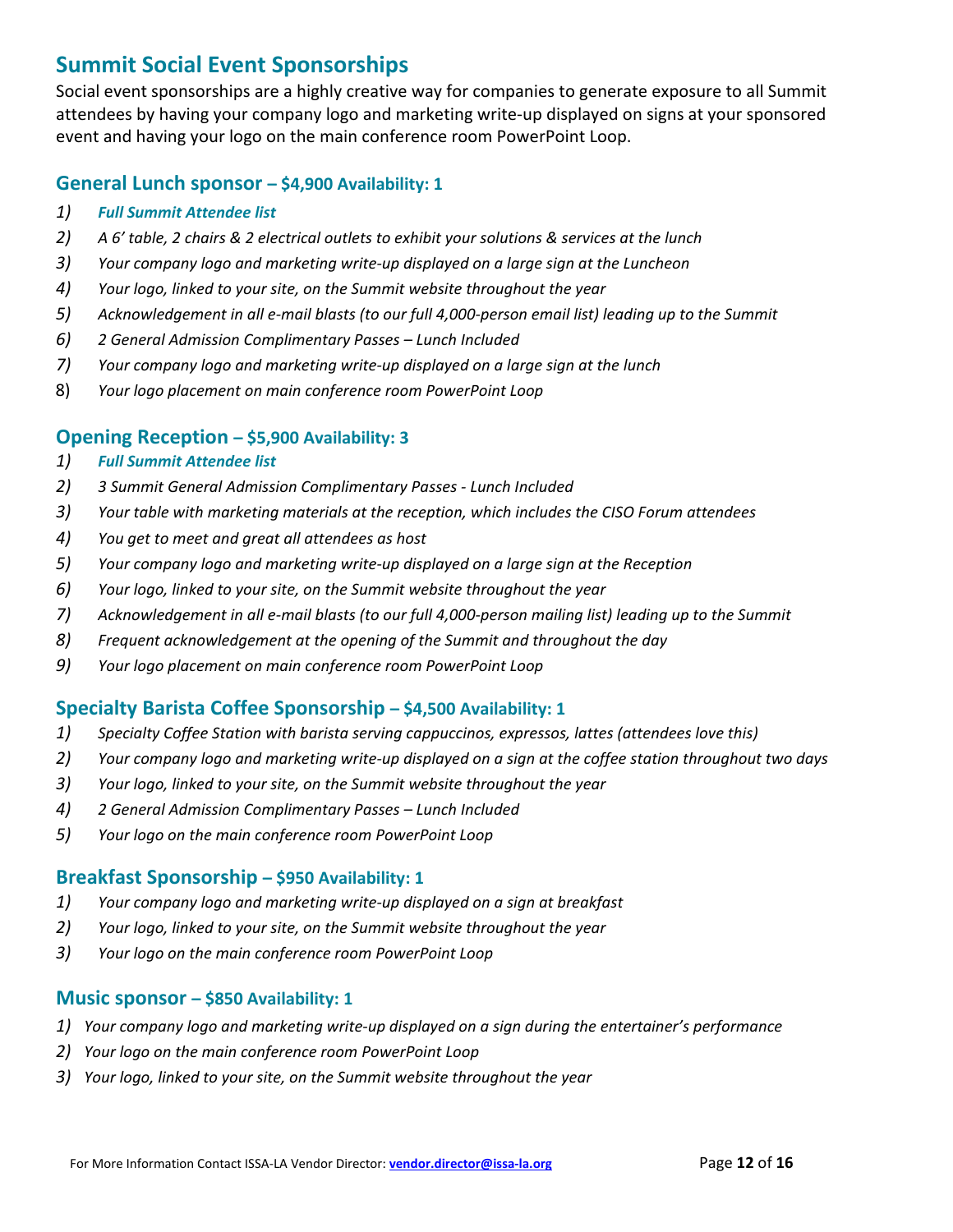## **Coffee Sponsor – \$750 Availability: 1**

- *1) Your company logo and marketing write-up displayed on a sign at the coffee table*
- *2) Your logo, linked to your site, on the Summit website throughout the year*
- *3) Your logo on the main conference room PowerPoint Loop*

## **Snack Break Sponsor – \$750 Availability: 1**

- *1) Your company logo and marketing write-up displayed on a sign at the snack break*
- *2) Your logo, linked to your site, on the Summit website throughout the year*
- *3) Your logo on the main conference room PowerPoint Loop*

## *Workshop Sponsorship \$2,500*

Interested in presenting a CTF training or competition, or other workshop that will get your company high visibility? Consider joining us and showing off your engineering team to Summit attendees.

## **Benefits**

- *1)* You meet and greet, as the host, all the workshop attendees
- *2)* Your event listed on the Summit schedule
- *3)* A 6-foot table in the workshop venue to exhibit your solutions and services to decision makers and buyers
- *4)* Your company logo displayed on signs at your sponsored event
- *5)* 2 complimentary full-conference passes, plus 2 passes for engineers running your event
- *6)* Your logo, linked to your site, on the Summit website throughout the year
- *7)* Acknowledgement in all e-mail blasts (to our full mailing list) leading up to the Summit

## **You agree to provide the following:**

- *1)* All hardware required to host the workshop, including your own Internet connection
- *2)* For competitions, please provide prizes for 1st/2nd/3rd places worth at least \$350/250/150, respectively; you're welcome to bring smaller prices for other participants: e.g. company T-shirts, gift-cards, etc.
- *3)* Do one press release and several social media posts about your company hosting the event at the Summit

*If you want to also have a table at the Vendor Expo, we will provide a 15% discount on the purchase of the Workshop and a Gold or Silver Sponsorship*

## *A La Carte Sponsorship Opportunities:*

You will get exposure to all Summit attendees by having your company logo and marketing write-up displayed on signs at your sponsored event and having your logo on the main conference room PowerPoint Loop.

## **Conference Bags: Availability: 2 ……………………………………. \$5,900**

- *1) Full Summit Attendee list*
- *2) Your name and logo in color on every attendee conference bag*
- *3) Your company literature and marketing Items in every bag*
- *4) Your logo, linked to your site, on the Summit website throughout the year*
- *5) 2 General Admission Complimentary Passes – Lunch Included*
- *6) Your logo placement on main conference room PowerPoint Loop*

## **Conference Bag Supporter …………………………………………… \$850**

Your Company literature and Marketing Items in Every Conference Bag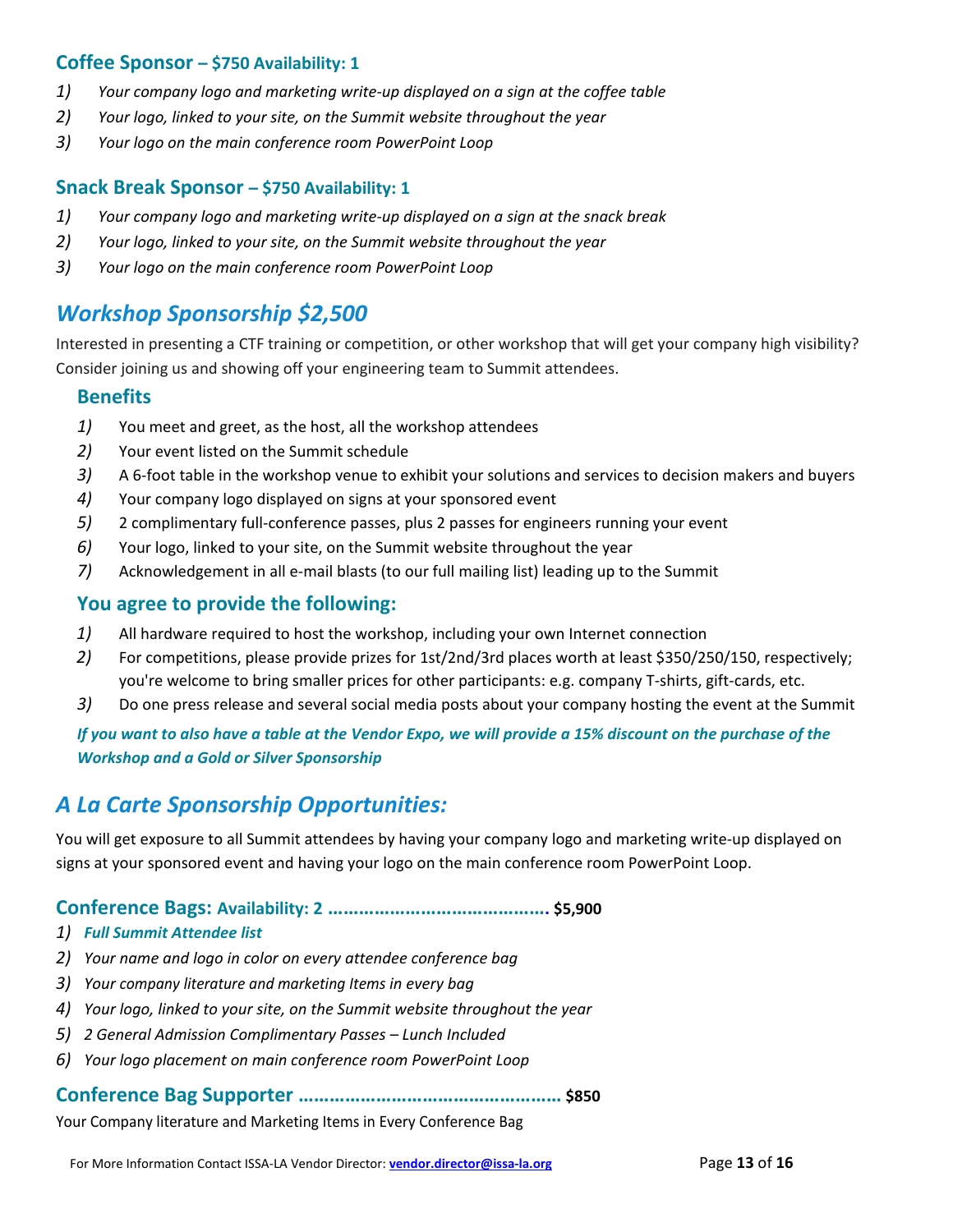## **Lanyards (Summit Badge Holders) …………………………….… \$2,900**

Your logo will be instantly recognized when you sponsor the event lanyard. The sponsored lanyards which you will provide hold the event badges, which are required to be worn by all attendees during the Summit.

## **Keynote sponsor: Availability: 4……………………..…….……..… \$1,200**

- *1) Your company logo on an introductory slide before the keynote*
- *2) Your company logo and marketing write-up displayed on a sign with the keynote speaker*
- *3) Your logo on the main conference room PowerPoint Loop*
- 4) *Your logo, linked to your site, on the Summit website throughout the year*

#### **Track sponsor: Availability: 3 ............................................ \$950**

- *1) Your company logo and marketing write-up displayed on a sign during the entire track*
- *2) Your logo on the main conference room PowerPoint Loop*
- *3) Your logo, linked to your site, on the Summit website throughout the year*

#### **Wireless sponsor: ………………………………………………………… \$650**

*Your logo on the main conference room PowerPoint Loop and on the Summit website throughout the year*

# *Career Fair Sponsorships*

## **Topaz Sponsor - \$3,000**

- *1) Table in Career Fair area*
- *2) 6 job links to be posted on summit job board*
- *3) 2 staff or recruiters at event*
- *4) Access to all resumes submitted online*
- *5) Logo on the Summit website*
- *6) Shout outs on social media*
- *7) Branded swag/promotional item in the Official Conference Bag*

## **Onyx Sponsor - \$2,000**

- *1) Table in career fair area*
- *2) 2 job links to be posted on summit job board*
- *3) 1 staff or recruiters at event*
- *4) Access to all resumes submitted online*
- *5) Logo on the Summit website*
- *6) Shout outs on social media*

# *CISO FORUM Sponsorships*

Join us the day prior (Wednesday) to the Summit keynotes and talks for a special invite-only all-day gathering of heads of security at national companies and government organizations as they network and discuss the challenges they face. There are a variety of opportunities for your company to get in front of these high-level decision-makers. As a special incentive for all CISO Sponsorships, if you add another equal or greater valued sponsorship for the Summit you get a 10% discount for each additional sponsorship!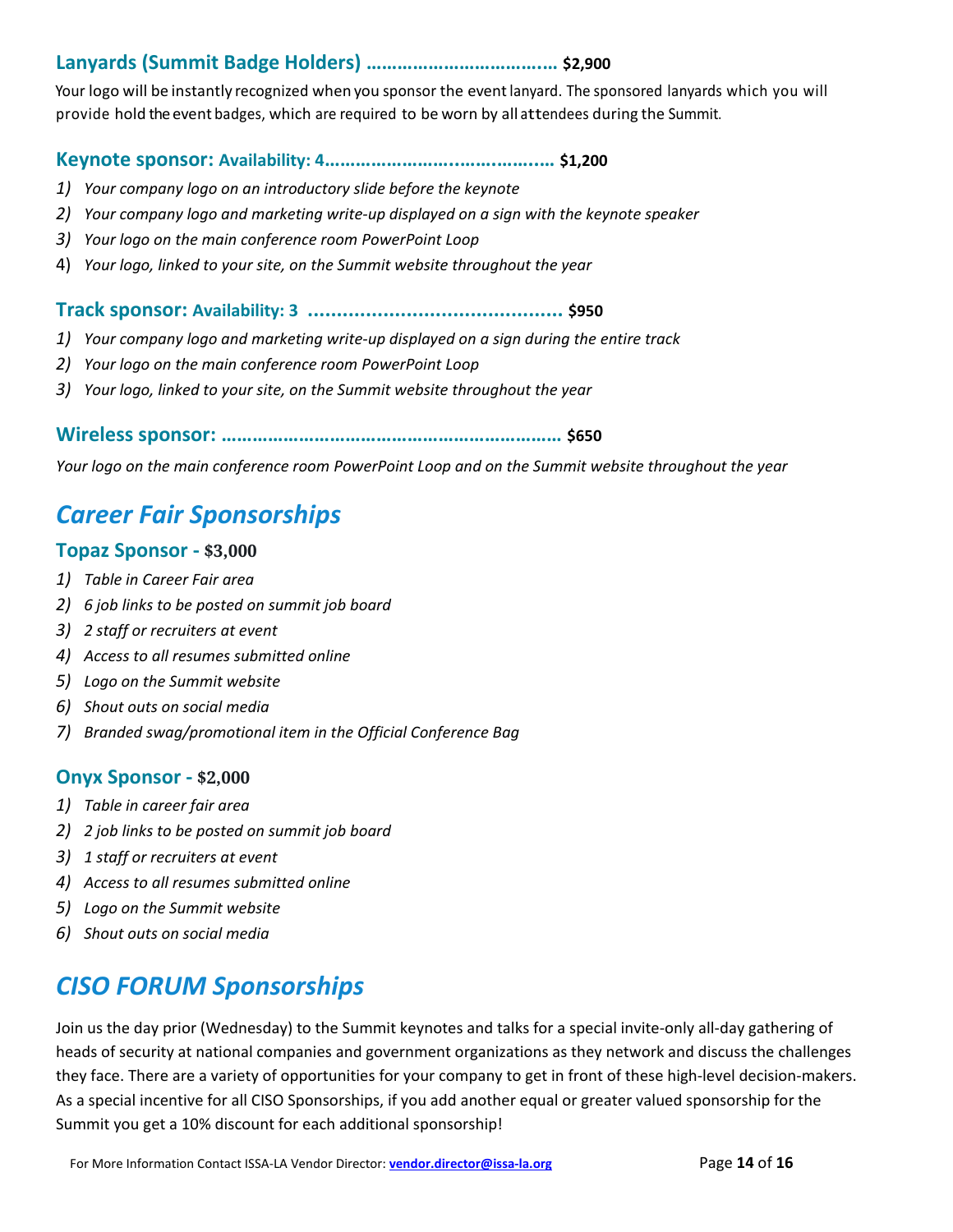## **CISO Sapphire Sponsorship – \$17,900 Availability: 3**

- *1) Full Forum and Summit Attendee list*
- *2) 5- minutes to present to the entire CISO Forum*
- *3) A 6' table, 2 chairs & 2 electrical outlets to exhibit your solutions & services to decision makers*
- *4) Your logo, linked to your site, on the ISSA LA website home page, [www.issa-la.org,](http://www.issa-la.org/) throughout the year*
- *5) Your logo, linked to your site, on every Summit web page throughout the year*
- *6) Two Complimentary Passes – Lunch Included*
- *7) Prime acknowledgement in all e-mail blasts (to our full 4,000-person email list) leading up to the Forum*
- *8) Your logo on a large sign at the Forum*
- *9) Your prize raffled off at the conclusion of the Forum*

## **CISO Ruby Sponsorship – \$12,900**

- *1) Full Forum Attendee list*
- *2) A 6' table, 2 chairs & 2 electrical outlets to exhibit your solutions & services to decision makers*
- *3) Your logo, linked to your site, on the ISSA LA website home page, [www.issa-la.org,](http://www.issa-la.org/) throughout the year*
- *4) Your logo, linked to your site, on every Summit web page throughout the year*
- *5) Two Complimentary Passes – Lunch Included*
- *6) Prime acknowledgement in all e-mail blasts (to our full 4,000-person email list) leading up to the Forum*
- *7) Your logo on a large sign at the Forum*
- *8) Your prize raffled off at the conclusion of the Forum*

## **CISO Forum Lunch Sponsorship – \$6,500**

Provides an opportunity to sponsor a gathering of the key Summit attendees, CISOs, over a private lunch. You will have direct privileged access to these high-level decision makers in a closed setting for a lively moderated discussion. These CISO Forums allow you to see national security leaders networking with peers, helping you to understand what is keeping them up at night, and how they're approaching the latest security challenges.

- *1) Full Forum Attendee list*
- *2) A 6' table & 2 chairs to exhibit your solutions & services to decision makers at the Lunch*
- *3) Your logo, linked to your site, on the Summit web page throughout the year*
- *4) Two Complimentary Passes – Lunch Included*
- *5) Prime acknowledgement in all e-mail blasts (to our full 4,000-person email list) leading up to the Forum*
- *6) Your logo on a large sign at the Lunch*

## **CISO Coffee Sponsor – \$1,600**

- *1) Your company logo and marketing write-up displayed on a sign at the coffee table*
- *2) Your logo, linked to your site, on the Summit website throughout the year*

## **CISO Snack Break Sponsor – \$1,200**

- *1) Your company logo and marketing write-up displayed on a sign at the snack break*
- *2) Your logo, linked to your site, on the Summit website throughout the year*